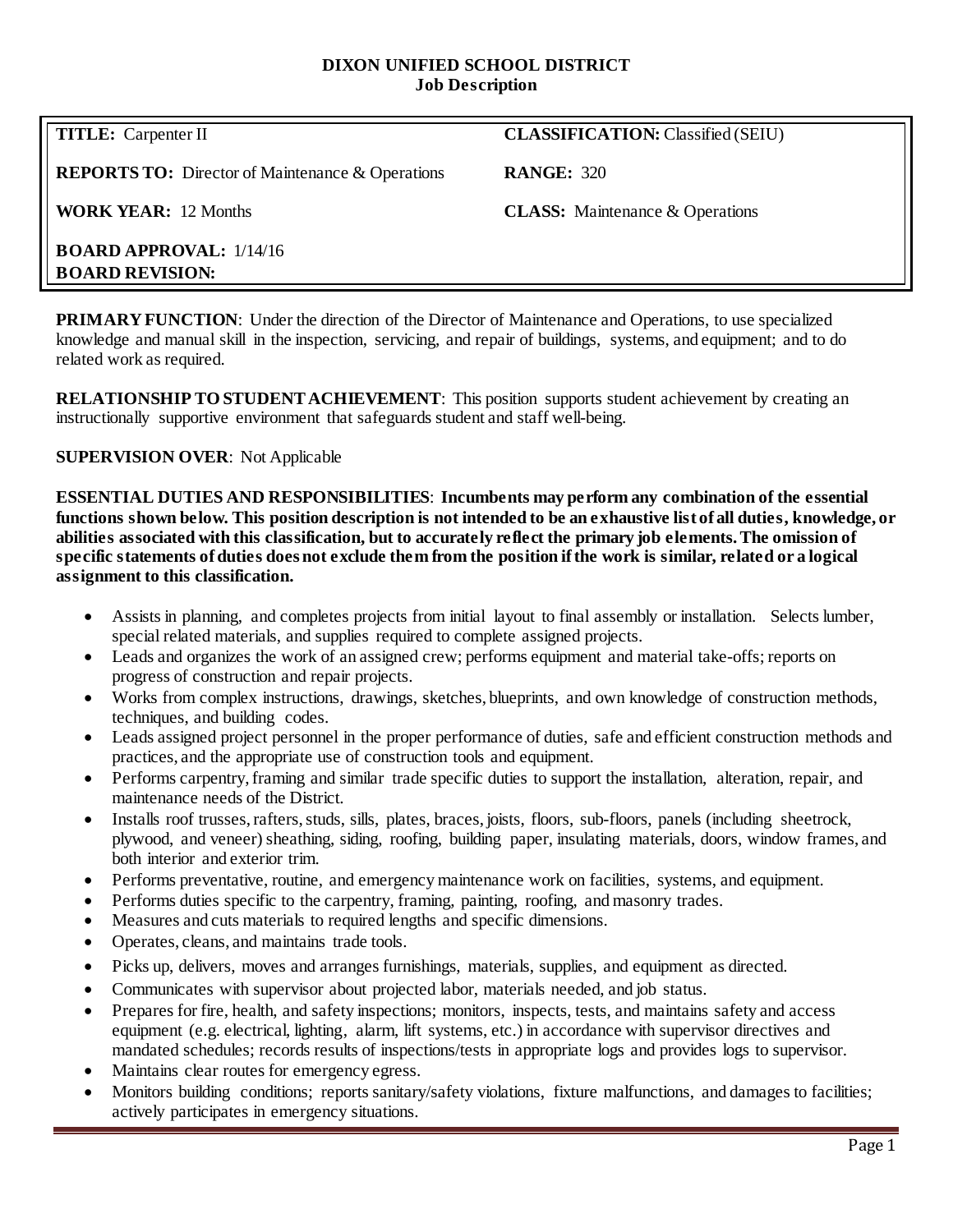- Cleans job site after completing projects; removes trash and debris from job site.
- Ensures that assigned buildings and job sites are secured at the end of the day.
- Anticipates and replenishes routine consumable supplies to avoid work schedule interruptions.
- Consults with supervisor to schedule work and avoid disrupting building activities except during emergencies.
- Prepares/maintains accurate records and submits required paperwork on time.
- Drives District vehicles between sites, vendors, and various locations in the performance of job duties.
- Maintains a standard of care for the supervision, control, and protection of students commensurate with assigned duties and responsibilities.
- Completes other reasonable duties as assigned.

## **TRAINING, EDUCATION, AND EXPERIENCE:**

- High school diploma or the equivalent; may be satisfied by appropriate experience and recommendations verifying sufficient knowledge and skills.
- Five to eight years' experience in building construction OR an equivalent combination of experience and education from which comparable knowledge, skills, and abilities have been achieved.
- Prior experience working in a public school setting preferred.

# **LICENSES AND OTHER REQUIREMENTS:**

- Requires a valid California Driver's License and insurable status by the District's carrier.
- Fingerprint/criminal justice clearance.
- Possession of a negative TB risk assessment certificate and, if risk factors are identified, a negative TB examination, that is no more than 60 days old and renewable at least once every four years.

## **KNOWLEDGE AND ABILITIES: The following outline of essential knowledge, abilities, and physical requirements is not exhaustive and may be supplemented as necessary in accordance of the job.**

### KNOWLEDGE OF\*:

- Construction methods, practices, and regulations.
- Construction industry safety practices and regulations
- Building systems
- Basic tools and advanced tools and equipment used in the construction industry
- Methods and practices followed in the maintenance of tools, machinery, and equipment.

## ABILITY TO\*:

- Endure long hours, meet rigid deadlines, and perform tasks that require strenuous, physical exertion.
- Secure necessary tools and materials to complete the assigned work.
- Operate a variety of trade tools and equipment.
- Drive a pick-up truck.
- Maintain confidentiality of privileged information obtained in the course of work.
- Exercise caution and comply with health and safety regulations.
- Understand and carry out multi-step oral and written instructions.
- Form and maintain cooperative and effective working relationships with others.
- Sustain productivity with frequent interruptions.
- Maintain consistent, punctual, and regular attendance.
- Write to complete logs and keep records.
- Work both independently with little direction and as a part of a team.
- Meet District standards of professional conduct as outlined in Board Policy.

*\*Candidates should have a comprehensive knowledge of these concepts, practices, and procedures and the ability to use them in complex, difficult, and/or new situations.*